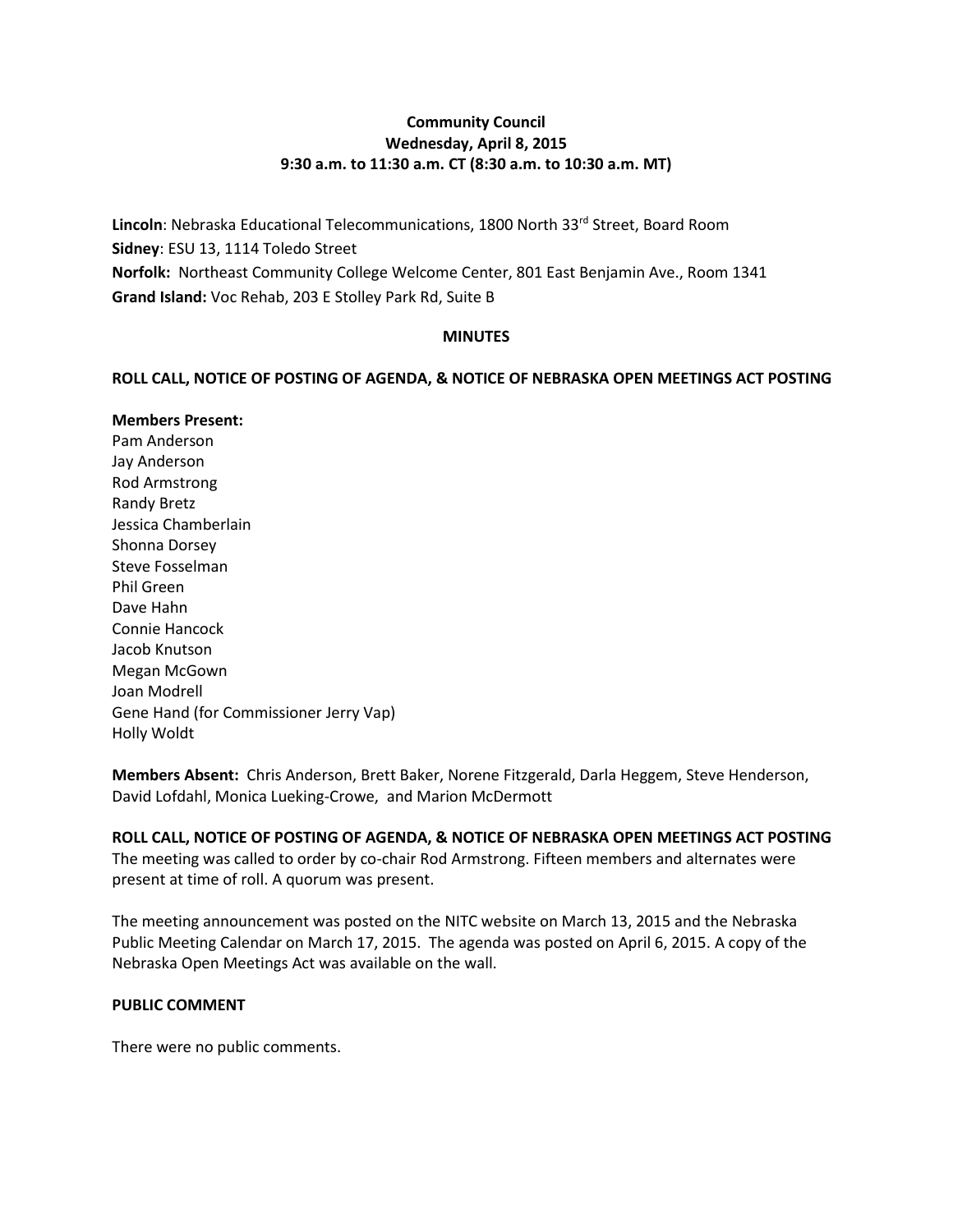#### **APPROVAL OF November 17, 2014 MINUTES**\*

There were no corrections to the minutes. Jay Anderson moved to approve the Nov. 17, 2014 minutes. Randy Bretz seconded the motion. **The vote was as follows: Adams-Yes, Anderson-Yes, Armstrong-Yes, Bretz-Yes, Chamberlain-Yes, Dorsey-Yes, Fosselman-Yes, Green-Yes, Hahn-Yes, Hancock-Yes, Knutson-Yes, McGown-Yes, Modrell-Yes, Hand-Yes, Woldt-Yes.** 

**Members Absent:** Chris Anderson, Brett Baker, Norene Fitzgerald, Darla Heggem, Steve Henderson David Lofdahl, Monica Lueking-Crowe, and Marion McDermott

Motion carried.

#### **UPDATES**

**Nebraska: Think IT.** Jacob Knutson gave an update on the Nebraska: Think IT career awareness event held at community college sites on March 17. A panel discussed IT career paths. Nebraska businesses also talked about their needs. Twenty-one businesses and approximately 175 school administrators and counselors participated. The event was highly rated by participants, with 86% indicating that they would apply the information learned that day.

**FirstNet.** Phil Green gave an update on FirstNet. The State of Nebraska received a \$1.5 million twophase federal FirstNet grant. Nebraska's FirstNet consultation was held March 18-19 in Kearney. FirstNet is a public safety broadband project and will not replace the public safety radio system. It will provide one to one communication only, not one to many. Access to the network may be available to commercial providers. Part 2 of the project will involve gathering data from stakeholders on users, devices, and estimated data needs. Coverage will likely not be everywhere in the state. States are being asked to prioritize coverage areas. Participation is voluntary. Gene Hand expressed concerns about how the network will be funded and the costs for local public safety entities to participate.

**Youth Coding**. Holly Woldt told members about a webinar on youth coding resources hosted by the Nebraska Library Commission in January. Speakers included Jenny Melander from the University of Nebraska-Lincoln, Holly Woldt and Sally Snyder from the Nebraska Library Commission, Jessica Chamberlain from the Norfolk Public Library, Steve Fosselman from the Grand Island Public Library, Rod Armstrong from AIM, and Anne Byers from the NITC. Eighty-five librarians registered for the webinar. Another webinar on wearable technology and books is planned for April 22. Steve Fosselman commented that the Grand Island Public Library is incorporating a coding component into their summer reading program. Rod Armstrong shared that the Eisely Branch Library in Lincoln has been partnering with AIM to offer CoderDojos. Connie Hancock asked about marketing the webinars beyond libraries.

**Updates from Other Members**. Shonna Dorsey gave an update on Interface. 30 people participated in the program last year. The average starting salary for graduates was \$46,000. Four classes are underway this year with 31 participants. Interface is partnering with local business to provide tuition reimbursement for participants. Ms. Dorsey is also looking for funding for new computers for participants. Ms. Dorsey has also partnered with Omaha Public Library on coding programs for adults and children.

Rod Armstrong shared that InfoTech will be held April 21-22 and Big Omaha will be held May 6-8 in Omaha.